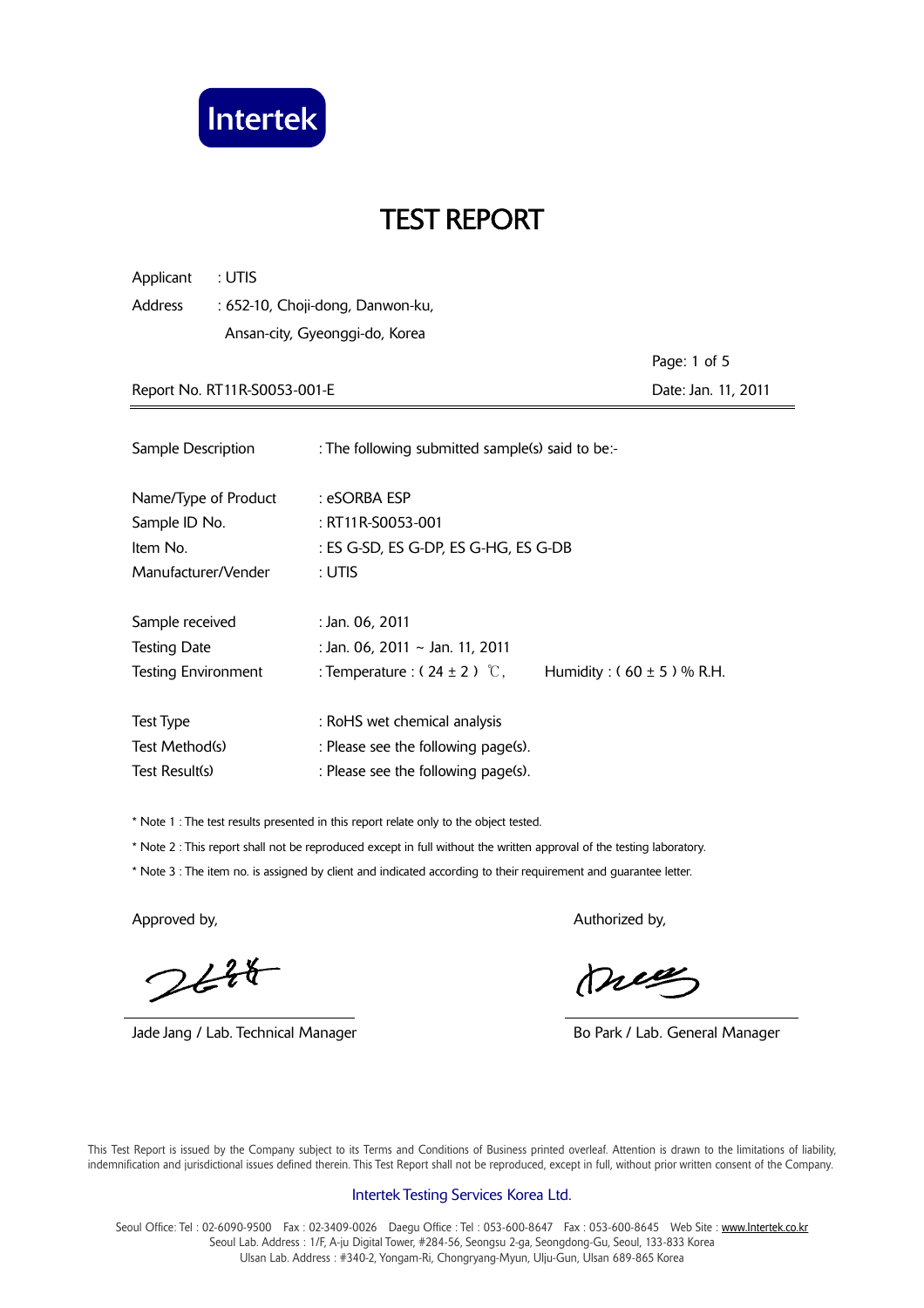

Report No. RT11R-S0053-001-E **Date:** Jan. 11, 2011

Page: 2 of 5

Sample ID No. : RT11R-S0053-001 Sample Description : eSORBA ESP

| <b>Test Item</b>                                           | Unit  | <b>Test Method</b>                                                                                                          | <b>MDL</b>     | Result |
|------------------------------------------------------------|-------|-----------------------------------------------------------------------------------------------------------------------------|----------------|--------|
| Cadmium (Cd)                                               | mg/kg | With reference to                                                                                                           | 0.5            | N.D.   |
| Lead (Pb)                                                  | mg/kg | IEC 62321 Edition 1.0: 2008,<br>by acid digestion and<br>determined by ICP-OES                                              | 5              | N.D.   |
| Mercury (Hg)                                               | mg/kg |                                                                                                                             | $\overline{2}$ | N.D.   |
| Hexavalent Chromium (Cr <sup>6+</sup> )<br>(For non-metal) | mg/kg | With reference to<br>IEC 62321 Edition 1.0: 2008,<br>by alkaline digestion and<br>determined by UV-VIS<br>Spectrophotometer | 1              | N.D.   |
| Polybrominated Biphenyl (PBBs)                             |       |                                                                                                                             |                |        |
| Monobromobiphenyl                                          | mg/kg |                                                                                                                             | 5              | N.D.   |
| Dibromobiphenyl                                            | mg/kg |                                                                                                                             | 5              | N.D.   |
| Tribromobiphenyl                                           | mg/kg | With reference to<br>IEC 62321 Edition 1.0: 2008,<br>by solvent extraction and<br>determined by GC/MS                       | 5              | N.D.   |
| Tetrabromobiphenyl                                         | mg/kg |                                                                                                                             | 5              | N.D.   |
| Pentabromobiphenyl                                         | mg/kg |                                                                                                                             | 5              | N.D.   |
| Hexabromobiphenyl                                          | mg/kg |                                                                                                                             | 5              | N.D.   |
| Heptabromobiphenyl                                         | mg/kg |                                                                                                                             | $\overline{5}$ | N.D.   |
| Octabromobiphenyl                                          | mg/kg |                                                                                                                             | 5              | N.D.   |
| Nonabromobiphenyl                                          | mg/kg |                                                                                                                             | 5              | N.D.   |
| Decabromobiphenyl                                          | mg/kg |                                                                                                                             | 5              | N.D.   |
| Polybrominated Diphenyl Ether (PBDEs)                      |       |                                                                                                                             |                |        |
| Monobromodiphenyl ether                                    | mg/kg |                                                                                                                             | 5              | N.D.   |
| Dibromodiphenyl ether                                      | mg/kg |                                                                                                                             | $\overline{5}$ | N.D.   |
| Tribromodiphenyl ether                                     | mg/kg | With reference to<br>IEC 62321 Edition 1.0: 2008,<br>by solvent extraction and                                              | 5              | N.D.   |
| Tetrabromodiphenyl ether                                   | mg/kg |                                                                                                                             | $\overline{5}$ | N.D.   |
| Pentabromodiphenyl ether                                   | mg/kg |                                                                                                                             | $\overline{5}$ | N.D.   |
| Hexabromodiphenyl ether                                    | mg/kg |                                                                                                                             | $\overline{5}$ | N.D.   |
| Heptabromodiphenyl ether                                   | mg/kg | determined by GC/MS                                                                                                         | $\overline{5}$ | N.D.   |
| Octabromodiphenyl ether                                    | mg/kg |                                                                                                                             | $\overline{5}$ | N.D.   |
| Nonabromodiphenyl ether                                    | mg/kg |                                                                                                                             | 5              | N.D.   |
| Decabromodiphenyl ether                                    | mg/kg |                                                                                                                             | $\overline{5}$ | N.D.   |

Tested by : Nikkie Lee, Leo Kim, Ellen Jung, Jessica Kang

Notes :  $mg/kg = ppm = parts per million$  $\leq$  = Less than  $N.D. = Not detected ( **MDL**)$ MDL = Method detection limit

 This Test Report is issued by the Company subject to its Terms and Conditions of Business printed overleaf. Attention is drawn to the limitations of liability, indemnification and jurisdictional issues defined therein. This Test Report shall not be reproduced, except in full, without prior written consent of the Company.

### Intertek Testing Services Korea Ltd.

Seoul Office: Tel: 02-6090-9500 Fax: 02-3409-0026 Daegu Office: Tel: 053-600-8647 Fax: 053-600-8645 Web Site: www.Intertek.co.kr Seoul Lab. Address : 1/F, A-ju Digital Tower, #284-56, Seongsu 2-ga, Seongdong-Gu, Seoul, 133-833 Korea Ulsan Lab. Address : #340-2, Yongam-Ri, Chongryang-Myun, Ulju-Gun, Ulsan 689-865 Korea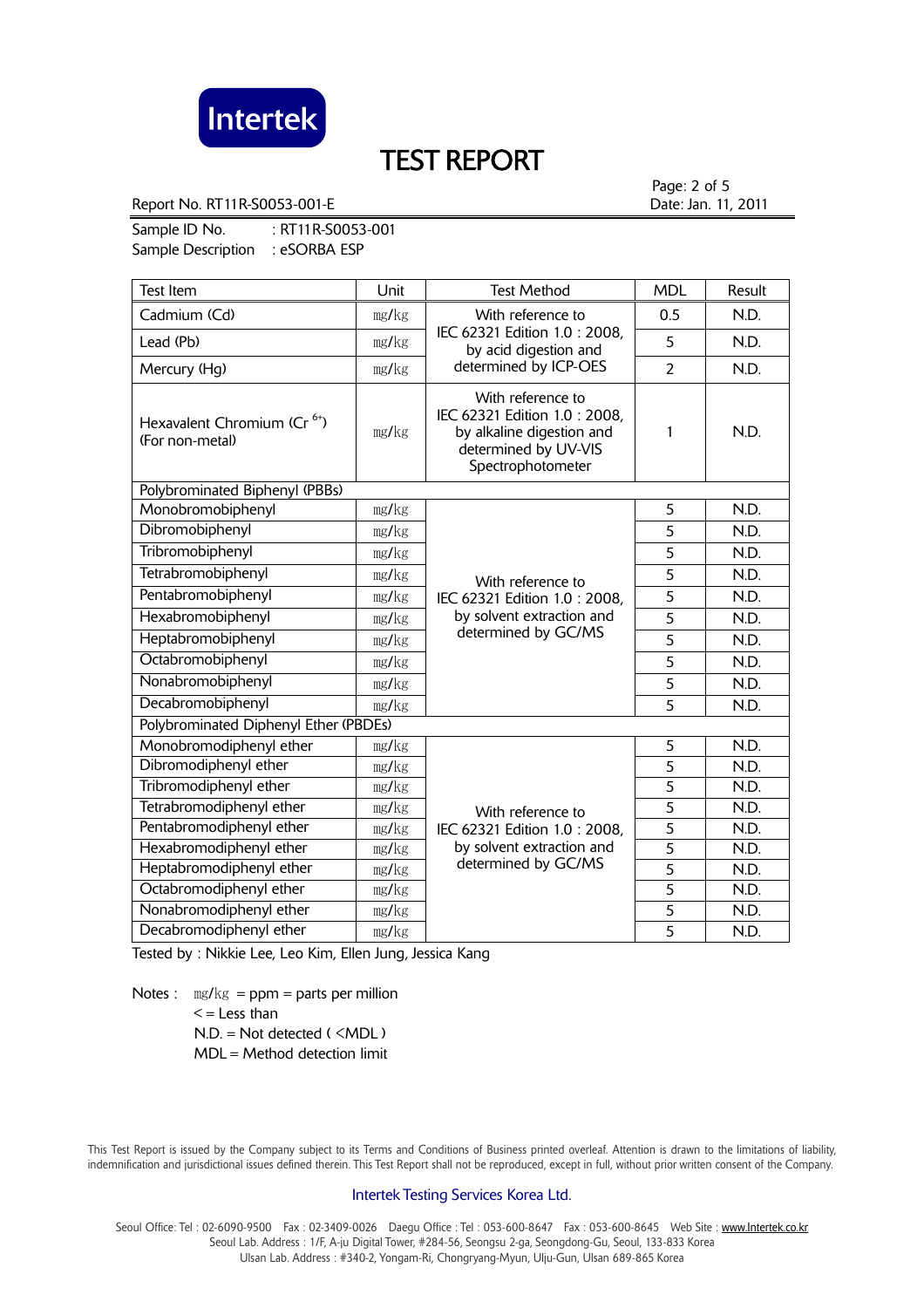

Report No. RT11R-S0053-001-E **Date:** Jan. 11, 2011

Page: 3 of 5

Sample ID No. : RT11R-S0053-001 Sample Description : eSORBA ESP

| Test Item     | Unit  | <b>Test Method</b>                                                                    | <b>MDL</b> | Result |
|---------------|-------|---------------------------------------------------------------------------------------|------------|--------|
| Bromine (Br)  | mg/kg | With reference to EN 14582,<br>by oxygen combustion with<br>bomb and determined by IC | 30         | N.D.   |
| Chlorine (Cl) | mg/kg | With reference to EN 14582,<br>by oxygen combustion with<br>bomb and determined by IC | 30         | N.D.   |
| Fluorine (F)  | mg/kg | With reference to EN 14582,<br>by oxygen combustion with<br>bomb and determined by IC | 30         | N.D.   |
| lodine (l)    | mg/kg | With reference to EN 14582,<br>by oxygen combustion with<br>bomb and determined by IC | 30         | N.D.   |

Tested by : Nikkie Lee

Notes :  $\text{mg/kg} = \text{ppm} = \text{parts per million}$  $\leq$  = Less than N.D. = Not detected ( <MDL ) MDL = Method detection limit

\* View of sample as received;-



 This Test Report is issued by the Company subject to its Terms and Conditions of Business printed overleaf. Attention is drawn to the limitations of liability, indemnification and jurisdictional issues defined therein. This Test Report shall not be reproduced, except in full, without prior written consent of the Company.

## Intertek Testing Services Korea Ltd.

Seoul Office: Tel: 02-6090-9500 Fax: 02-3409-0026 Daegu Office: Tel: 053-600-8647 Fax: 053-600-8645 Web Site: www.Intertek.co.kr Seoul Lab. Address : 1/F, A-ju Digital Tower, #284-56, Seongsu 2-ga, Seongdong-Gu, Seoul, 133-833 Korea Ulsan Lab. Address : #340-2, Yongam-Ri, Chongryang-Myun, Ulju-Gun, Ulsan 689-865 Korea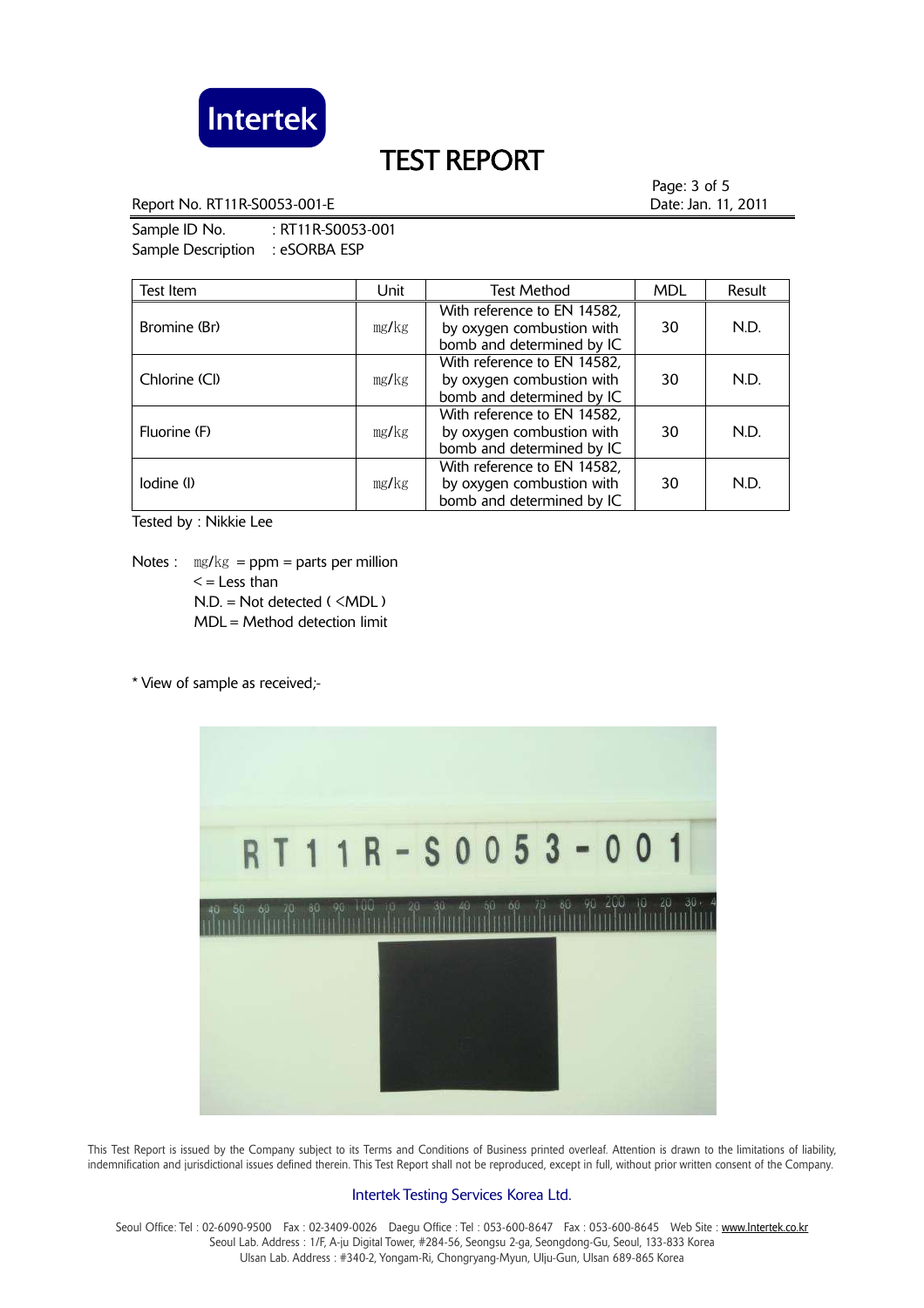

Report No. RT11R-S0053-001-E **Date: Jan. 11, 2011** 

Sample ID No. : RT11R-S0053-001 Sample Description : eSORBA ESP

Page: 4 of 5



Remarks :

\*1 : List of appropriate acid:

| Material    | Acid added for digestion                                       |
|-------------|----------------------------------------------------------------|
| Polymers    | $HNO3 HCl, HF, H2O2, H3BO3$                                    |
| Metals      | $HNO3$ , HCl, HF                                               |
| Electronics | $HNO3$ , HCI, H <sub>2</sub> O <sub>2</sub> , HBF <sub>4</sub> |

 This Test Report is issued by the Company subject to its Terms and Conditions of Business printed overleaf. Attention is drawn to the limitations of liability, indemnification and jurisdictional issues defined therein. This Test Report shall not be reproduced, except in full, without prior written consent of the Company.

### Intertek Testing Services Korea Ltd.

Seoul Office: Tel : 02-6090-9500 Fax : 02-3409-0026 Daegu Office : Tel : 053-600-8647 Fax : 053-600-8645 Web Site : www.Intertek.co.kr Seoul Lab. Address : 1/F, A-ju Digital Tower, #284-56, Seongsu 2-ga, Seongdong-Gu, Seoul, 133-833 Korea Ulsan Lab. Address : #340-2, Yongam-Ri, Chongryang-Myun, Ulju-Gun, Ulsan 689-865 Korea